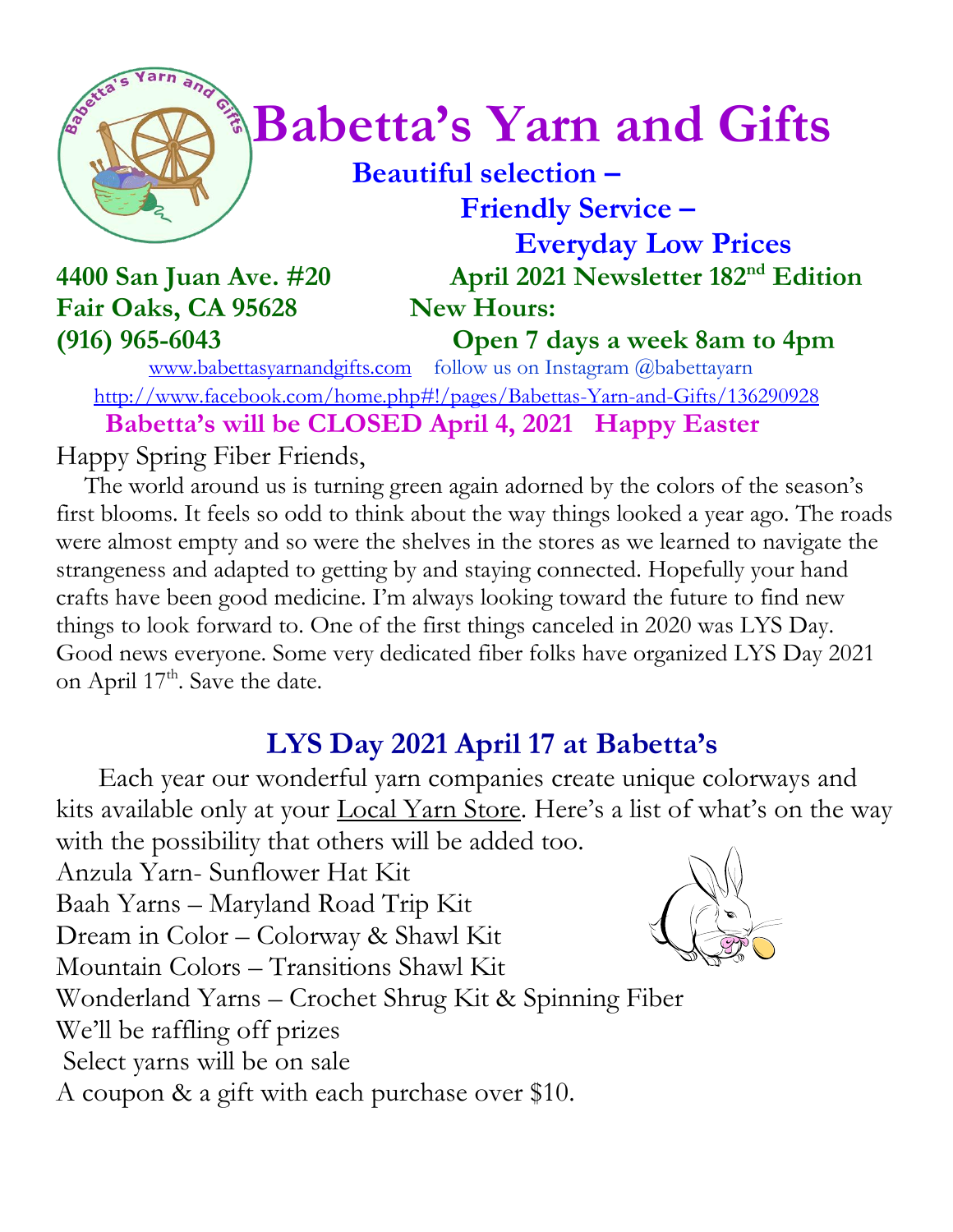

What's new?



 **Dream in Color Spring**





 **Seasonal Shades from New Favour Valley buttons** 



 **Malabrigo Patterns**





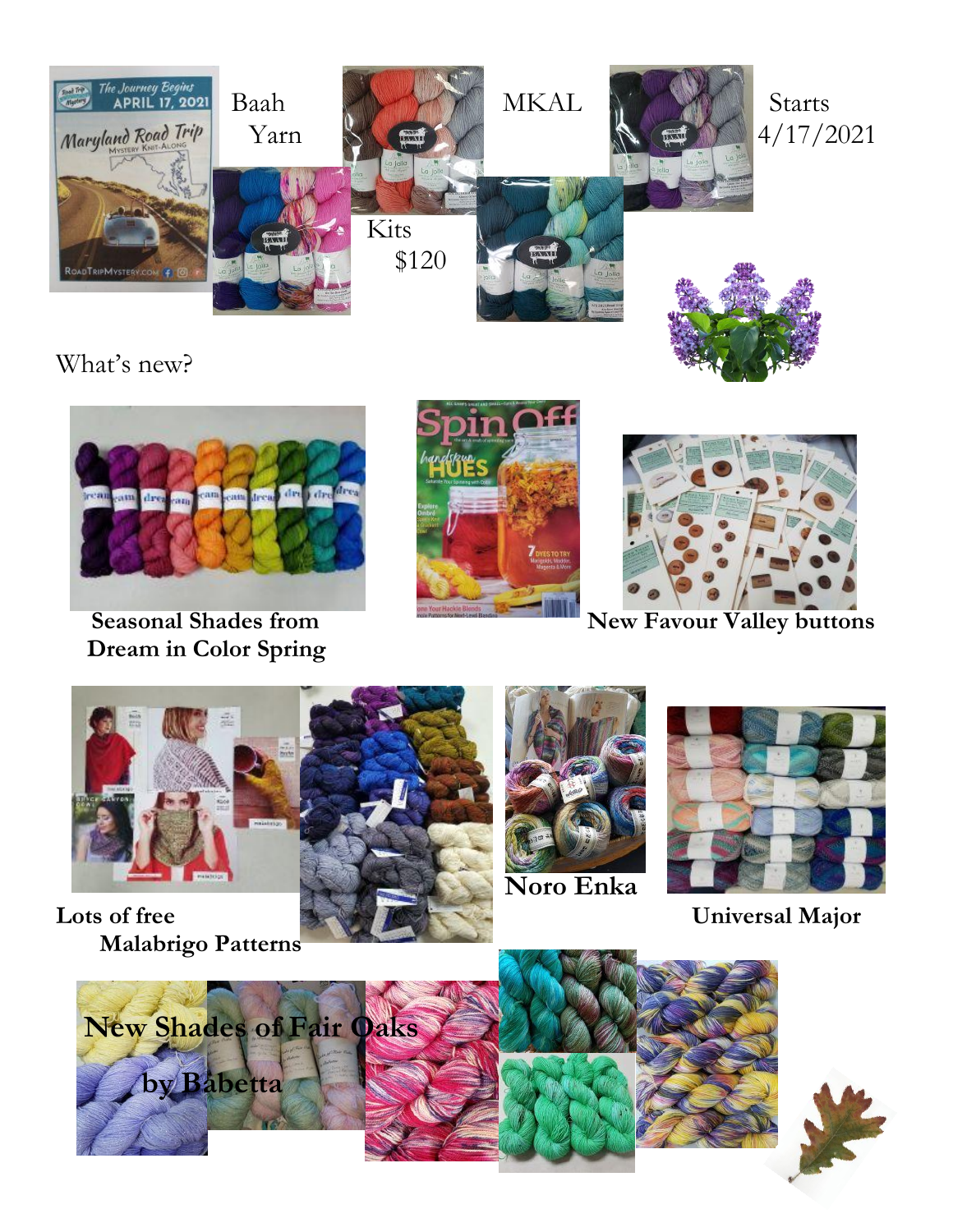

Malabrigo Temperance Shawl KAL starts April 1<sup>st</sup>. Pick up your kit at Babetta's or choose your own 3 colors.

Babetta's has Berroco Spring 2021 Yarn Tasting kits for \$15. It has 11 minis to play with.



**Coming soon…**

**Berroco Vintage Baby, Malabrigo Sock & Rios, Scout Fingering from Kelbourne Woolens, KFI Macramé Cotton, Juniper Moon Moonshine Fine, KFI Painted Lace Rainbow, Katia Mimosa & Belvedere, NORO Kakigori, New colors of NORO Mirai, Ella Rae Marmel, and Louisa Harding Giardino & Lirico**

Alice's Embrace has really grown since its inception. Read about this wonderful organization and how you can join in making gifts for those suffering with Alzheimer's. [http://www.alicesembrace.org](http://www.alicesembrace.org/) You can drop off your donations at Babetta's. We now have an Alice's Embrace Binder so you can pick out a pattern for your donation and we'll make a copy for you. Enjoy pictures of folks receiving your donations on the facebook page. <https://www.facebook.com/AlicesEmbrace/>



### **Classes for April 2021 at Babetta's 916-965-6043**

 *In our project classes you can learn to knit anything from scarves to socks to felted purses to lace shawls to hats to sweaters. Pick your project and join in the fun. Our knitters inspire each other to try new things by sharing ideas and showing off their latest creation. Sign up for one of our classes and you will receive a coupon for 10% off.*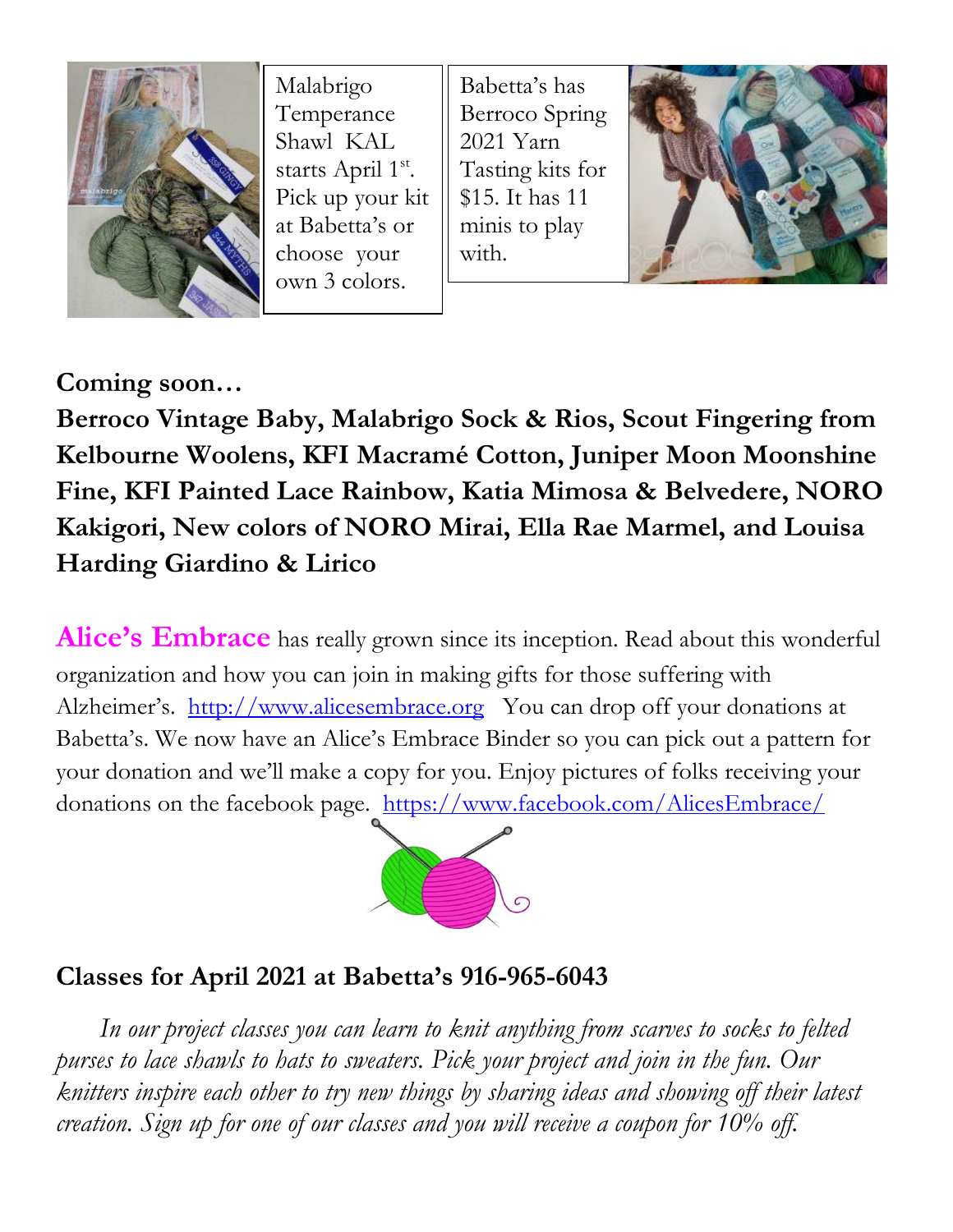Pre-registration is required as class sizes are limited. Please choose your dates carefully. Because of scheduling conflicts and complications, make-up classes will only be allowed under special circumstances and individual consideration.

Our project class knitting teacher Maya has been teaching at Babetta's for 16 years and can help you make your fiber dreams come true in a fun and patient atmosphere.

**Tuesdays April 6, 13 & 20** Knitting Project 10:30am – 11:30am fee \$50 Knitting Project 12pm-1pm fee \$50 **Wednesdays April 7, 14 & 21** Knitting Project 10:30am-11:30am fee \$50 Knitting Project 12pm-1pm fee \$50 **Saturdays April 10, 17 & 24** Knitting Project 10:30am-11:30am fee \$50 Knitting Project 12pm-1pm fee \$50.



### **Private Lessons**

Knitting or Crochet \$20 an hour. Call or stop by to schedule. Group Knitting or Crochet Private lessons \$15 an hour per person. Cancellations with less than 24 hour notice will forfeit deposit with exceptions for emergencies. Other cancellations can be transferred to rescheduled lessons or store credit.

Babetta's free patterns for April 2021



**Easy Newborn Baby Hat pattern**